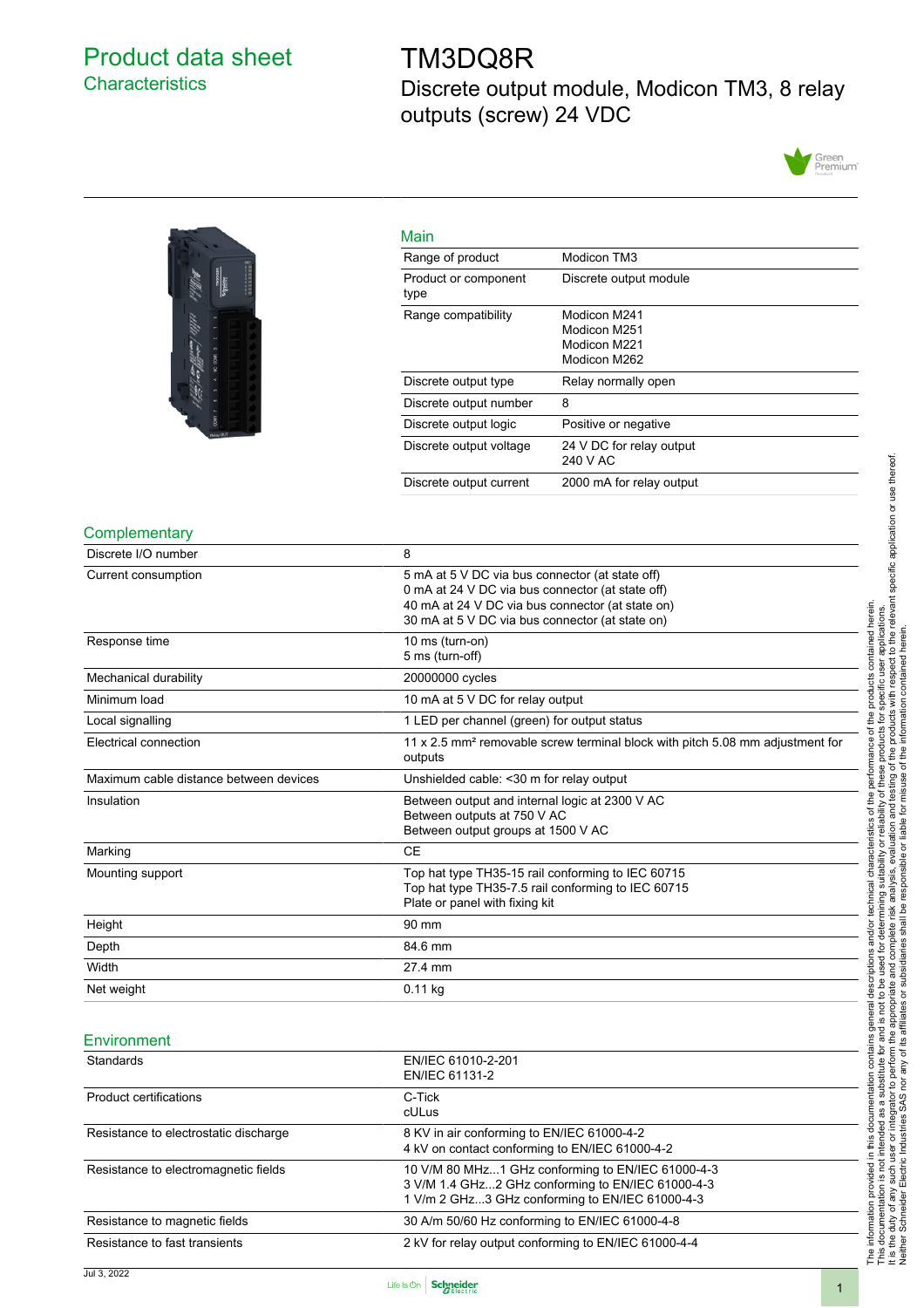| Surge withstand                       | 1 kV I/O common mode conforming to EN/IEC 61000-4-5 DC                                                                                                                                                               |  |
|---------------------------------------|----------------------------------------------------------------------------------------------------------------------------------------------------------------------------------------------------------------------|--|
| Resistance to conducted disturbances  | 10 V 0.1580 MHz conforming to EN/IEC 61000-4-6<br>3 V spot frequency (2, 3, 4, 6.2, 8.2, 12.6, 16.5, 18.8, 22, 25 MHz) conforming to<br>Marine specification (LR, ABS, DNV, GL)                                      |  |
| Electromagnetic emission              | Radiated emissions - test level: 40 dBµV/m QP class A (10 m) at 30230 MHz<br>conforming to EN/IEC 55011<br>Radiated emissions - test level: 47 dBµV/m QP class A (10 m) at 2301000 MHz<br>conforming to EN/IEC 55011 |  |
| Ambient air temperature for operation | -1035 °C vertical installation<br>-1055 °C horizontal installation                                                                                                                                                   |  |
| Ambient air temperature for storage   | $-2570 °C$                                                                                                                                                                                                           |  |
| Relative humidity                     | 1095 %, without condensation (in operation)<br>1095 %, without condensation (in storage)                                                                                                                             |  |
| IP degree of protection               | IP20 with protective cover in place                                                                                                                                                                                  |  |
| Pollution degree                      | $\overline{2}$                                                                                                                                                                                                       |  |
| Operating altitude                    | $02000$ m                                                                                                                                                                                                            |  |
| Storage altitude                      | $03000$ m                                                                                                                                                                                                            |  |
| Vibration resistance                  | 3.5 mm at 58.4 Hz on DIN rail<br>3 gn at 8.4150 Hz on DIN rail<br>3.5 mm at 58.4 Hz on panel<br>3 gn at 8.4150 Hz on panel                                                                                           |  |
| Shock resistance                      | 15 gn for 11 ms                                                                                                                                                                                                      |  |

### Packing Units

| Unit Type of Package 1       | <b>PCE</b> |  |
|------------------------------|------------|--|
| Number of Units in Package 1 | 1          |  |
| Package 1 Weight             | 240.0 g    |  |
| Package 1 Height             | 7.519 cm   |  |
| Package 1 width              | 10.487 cm  |  |
| Package 1 Length             | 12.849 cm  |  |
| Unit Type of Package 2       | <b>CAR</b> |  |
| Number of Units in Package 2 | 42         |  |
| Package 2 Weight             | 10.95 kg   |  |
| Package 2 Height             | 29.4 cm    |  |
| Package 2 width              | 39.7 cm    |  |
| Package 2 Length             | 56 cm      |  |
|                              |            |  |

## Offer Sustainability

| Sustainable offer status        | Green Premium product                                                                                                                                                                                                                                    |  |
|---------------------------------|----------------------------------------------------------------------------------------------------------------------------------------------------------------------------------------------------------------------------------------------------------|--|
| <b>REACh Regulation</b>         | <b>E</b> <sup>I</sup> REACh Declaration                                                                                                                                                                                                                  |  |
| REACh free of SVHC              | <b>Yes</b>                                                                                                                                                                                                                                               |  |
| <b>EU RoHS Directive</b>        | Pro-active compliance (Product out of EU RoHS legal scope) EPEU RoHS<br><b>Declaration</b>                                                                                                                                                               |  |
| Toxic heavy metal free          | Yes                                                                                                                                                                                                                                                      |  |
| Mercury free                    | Yes                                                                                                                                                                                                                                                      |  |
| RoHS exemption information      | d Yes                                                                                                                                                                                                                                                    |  |
| China RoHS Regulation           | China RoHS Declaration                                                                                                                                                                                                                                   |  |
| <b>Environmental Disclosure</b> | Product Environmental Profile                                                                                                                                                                                                                            |  |
| <b>Circularity Profile</b>      | End Of Life Information                                                                                                                                                                                                                                  |  |
| <b>WEEE</b>                     | The product must be disposed on European Union markets following specific<br>waste collection and never end up in rubbish bins                                                                                                                           |  |
| <b>PVC</b> free                 | Yes                                                                                                                                                                                                                                                      |  |
| California proposition 65       | WARNING: This product can expose you to chemicals including: Lead and<br>lead compounds, which is known to the State of California to cause cancer<br>and birth defects or other reproductive harm. For more information go to<br>www.P65Warnings.ca.gov |  |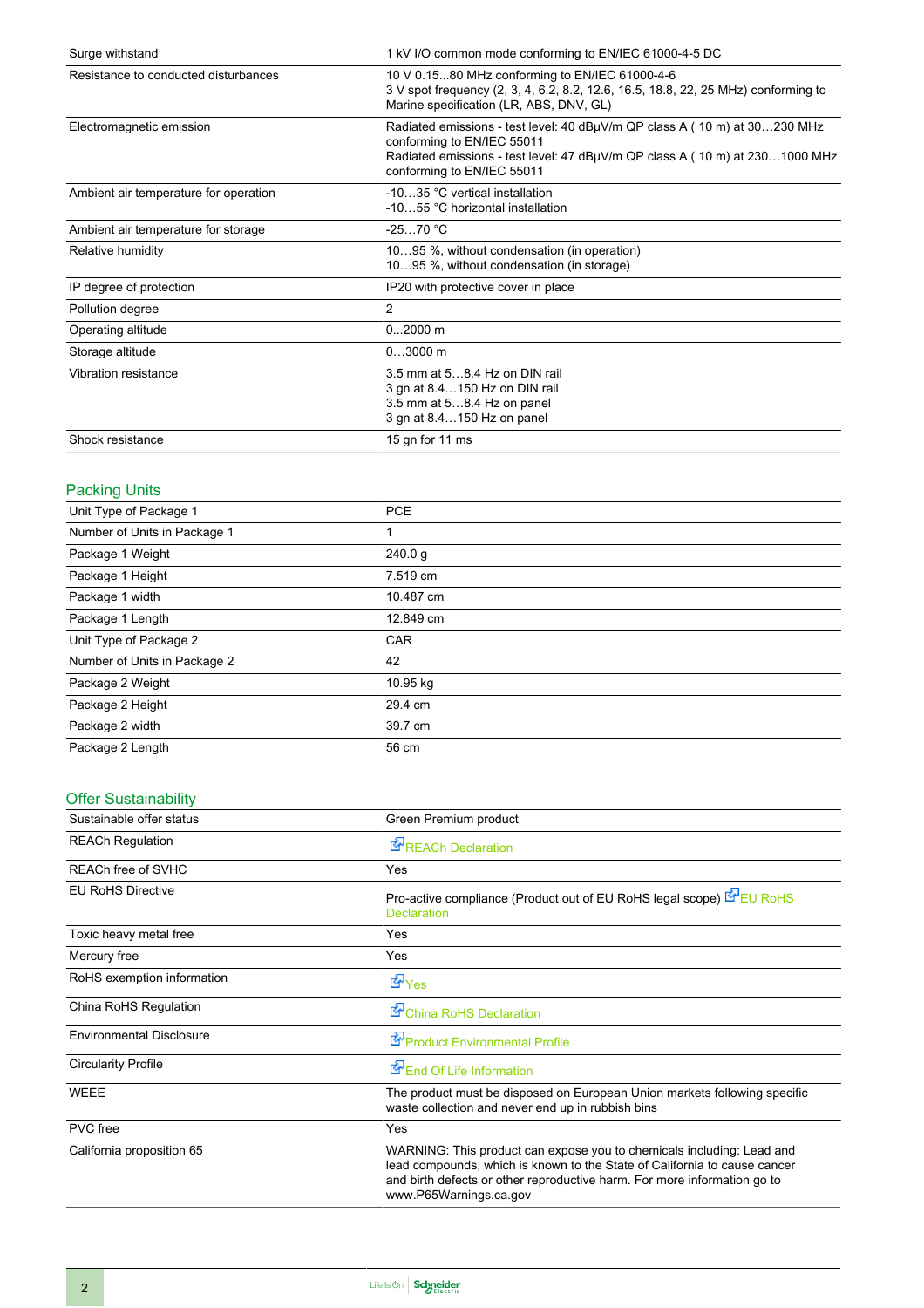Product data sheet Dimensions Drawings

TM3DQ8R

#### Dimensions



(\*) 8.5 mm/0.33 in. when the clamp is pulled out.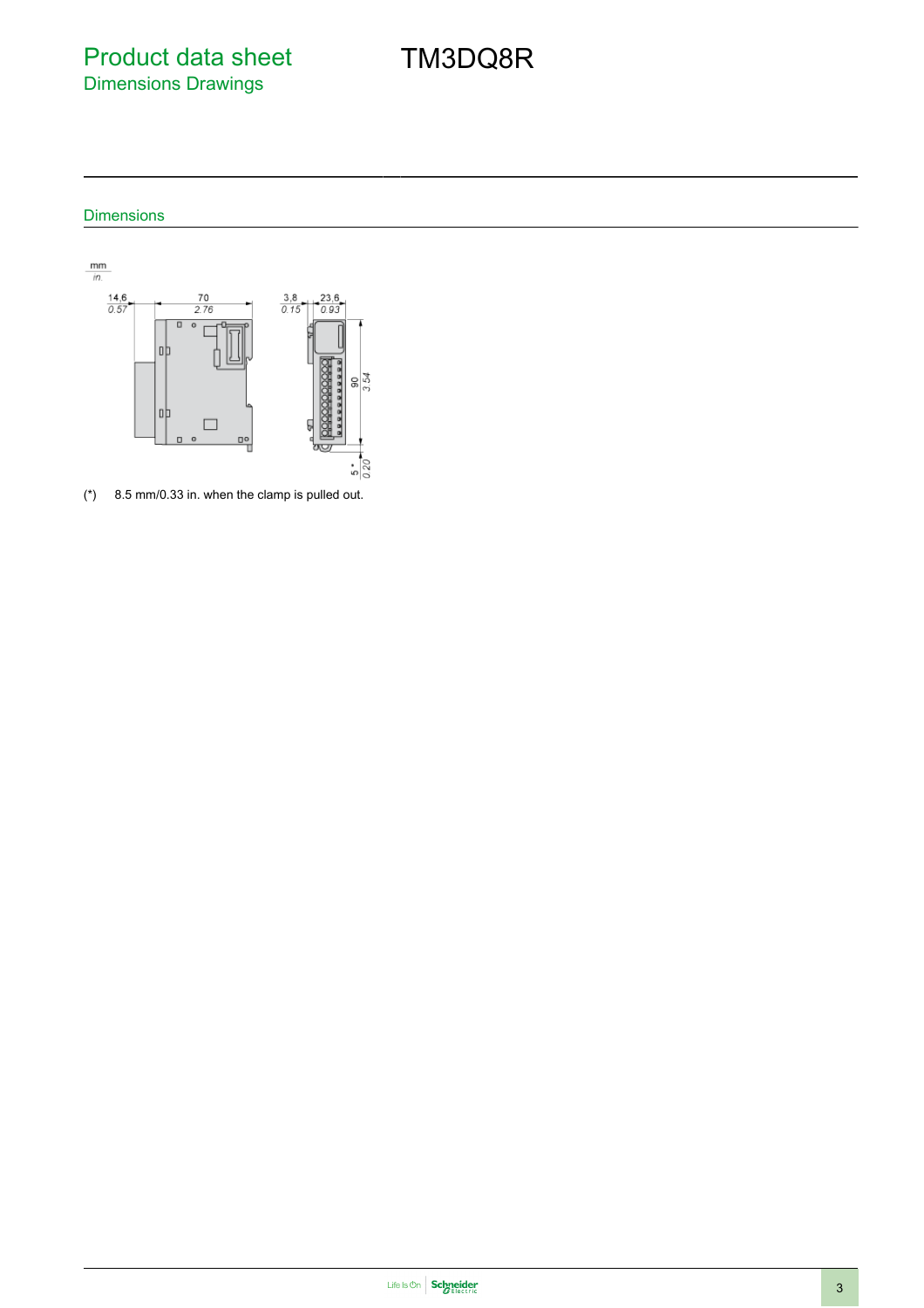#### Spacing Requirements

 $\frac{mm}{in.}$ 긲  $\overline{111}$  $\mathbb{Z}$ g  $\frac{80}{3.15}$ 80  $3.15$ 20  $\mathcal{R}$  $\frac{1}{2}$ 

#### Mounting on a Rail



#### Incorrect Mounting



#### Mounting on a Panel Surface



(1) Install a mounting strip

#### Mounting Hole Layout